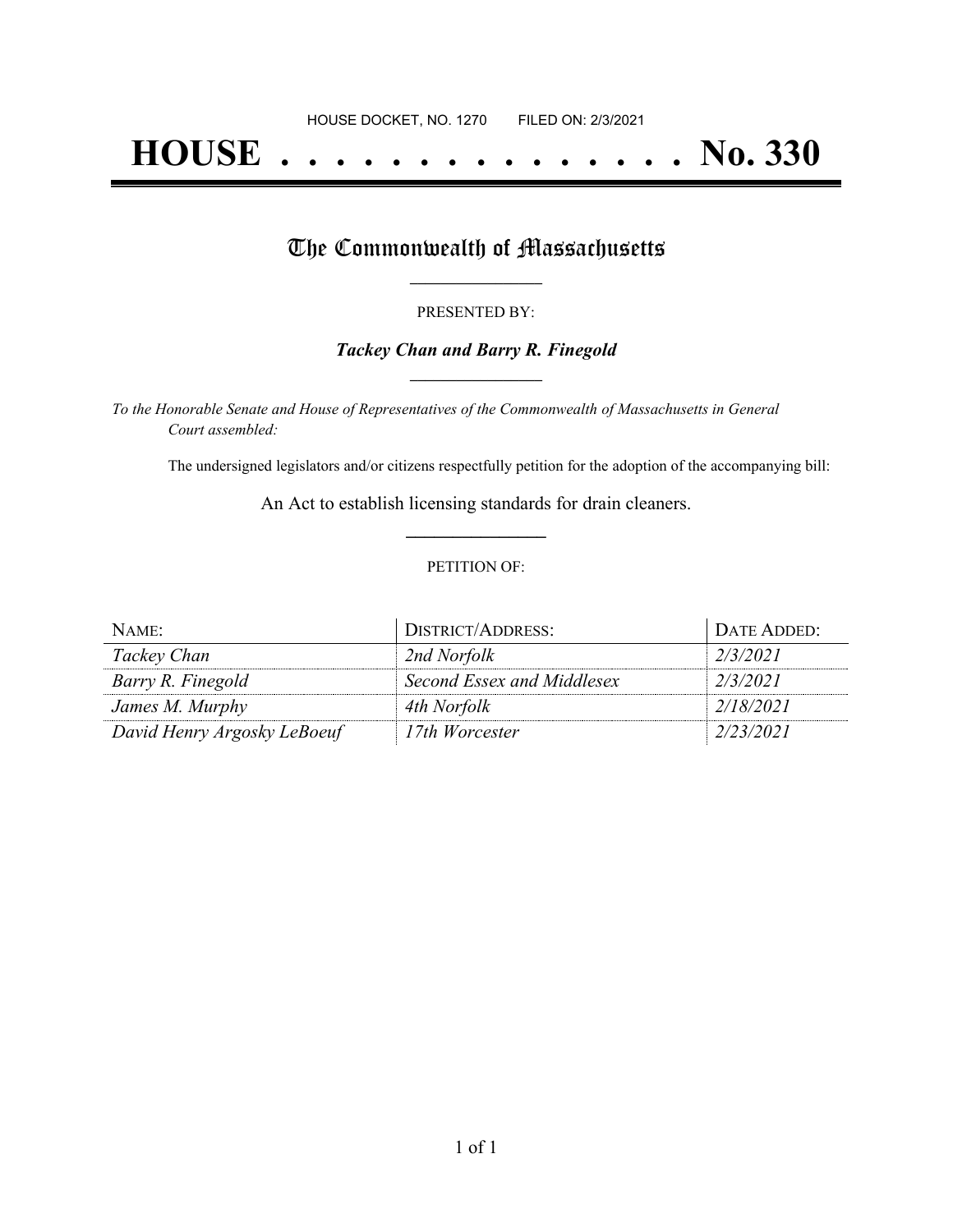#### HOUSE DOCKET, NO. 1270 FILED ON: 2/3/2021

## **HOUSE . . . . . . . . . . . . . . . No. 330**

By Representative Chan of Quincy and Senator Finegold, a joint petition (accompanied by bill, House, No. 330) of Tackey Chan, Barry R. Finegold and others for legislation to establish licensing standards for drain cleaners. Consumer Protection and Professional Licensure.

#### [SIMILAR MATTER FILED IN PREVIOUS SESSION SEE HOUSE, NO. *211* OF 2019-2020.]

### The Commonwealth of Massachusetts

**In the One Hundred and Ninety-Second General Court (2021-2022) \_\_\_\_\_\_\_\_\_\_\_\_\_\_\_**

**\_\_\_\_\_\_\_\_\_\_\_\_\_\_\_**

An Act to establish licensing standards for drain cleaners.

Be it enacted by the Senate and House of Representatives in General Court assembled, and by the authority *of the same, as follows:*

1 SECTION 1. Section 1 of chapter 142 is hereby amended by inserting after the definition

2 of "Certificate of a gas fitting corporation or certificate of a gas fitting partnership" the following

3 2 definitions:-

4 "Drain cleaner," a person who himself does any work in drain cleaning as certified under

5 section 3C.

6 "Drain cleaning," the removing of stoppages or obstructions in a plumbing drainage 7 system.

8 SECTION 2. Chapter 142 is hereby further amended by inserting after section 3B the 9 following new section:-